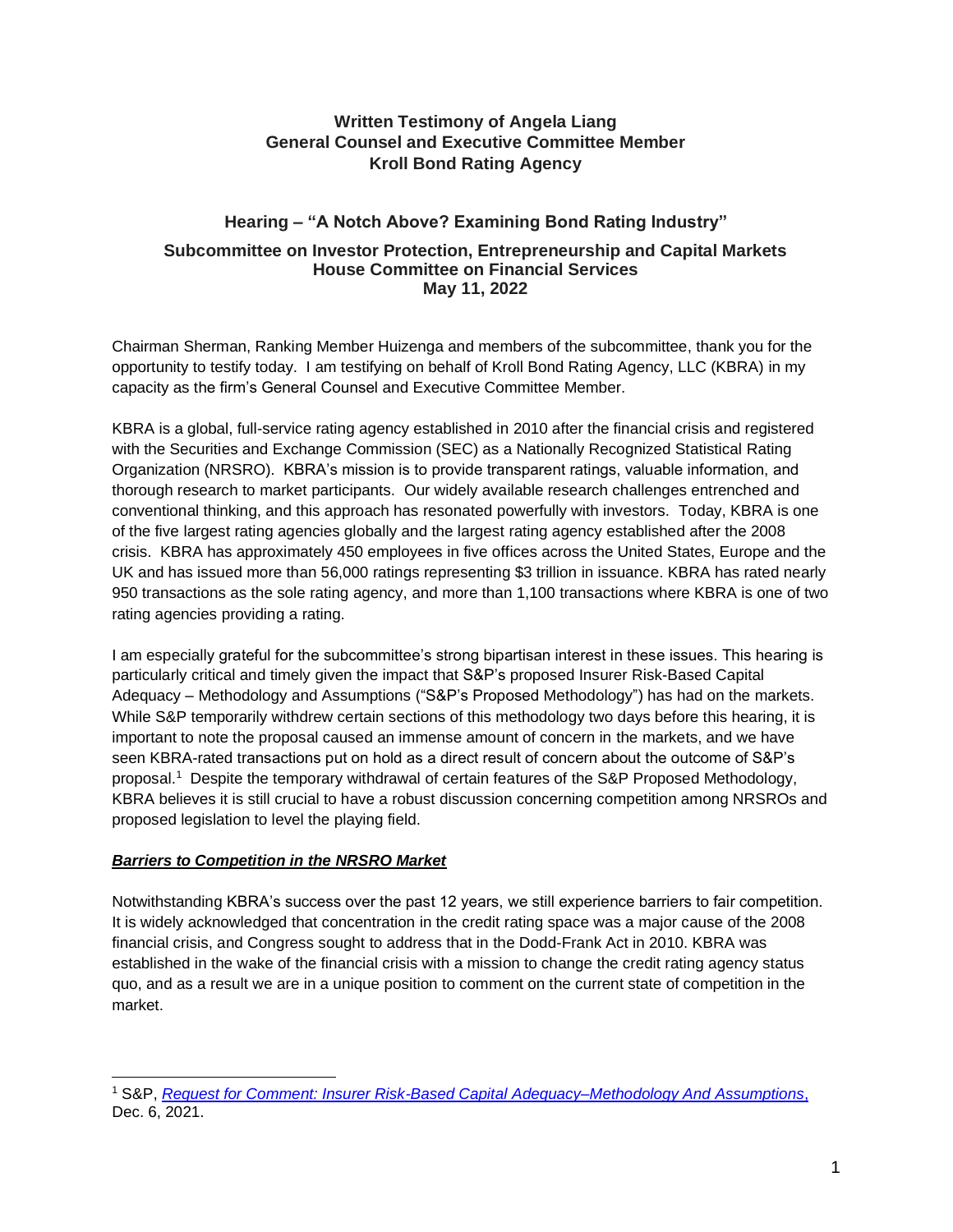Not much has changed. The three largest NRSROs, or "the Big Three," still command approximately 95 percent market share, only slightly down from over 98 percent pre-2008 crisis.<sup>2</sup> We believe that the continued lack of open competition is *by far* the biggest problem facing the credit rating space today. KBRA has been successful because of our relentless focus on transparent and thorough research and investor feedback – but it has not been easy. There are myriad ways in which the Big Three are still woven into the fabric of our financial system, as noted below. In our view, this entrenchment disadvantages the financial markets, investors, and the public writ large.

- *Investor Guidelines*. As one example, many institutional investors, including public and private pension funds, require the use of one or more of the largest NRSROs *by name* in their investment guidelines. Many of those guidelines were established decades ago, before other rating agencies existed, and this has become a very significant barrier to competition today. KBRA appreciates the success we have had in assisting investors in changing some of these legacy guidelines, but it will take many more years to change the market sufficiently for the benefit of investors. We believe that all investor guidelines across financial markets should permit the use of any duly SEC-registered NRSRO that is licensed to rate the relevant asset class.
- *Government Regulations and References to NRSROs.* During the height of the pandemic, new barriers to competition emerged in the Federal Reserve emergency lending facilities. These facilities initially required the use of a rating by one or more of the three largest incumbent NRSROs because the facilities used the language from the 2008 financial crisis, before KBRA existed. Investors and other market participants were unhappy with the Federal Reserve's initial position and Congress, including members of this subcommittee, intervened.

As a result, regulators amended the NRSRO requirements with respect to certain facilities, and the House unanimously passed legislation requiring the Federal Reserve and the Treasury to accept securities rated by *any* NRSRO registered with the SEC. But there is more work to do. In our view, consistent with section 939A of the Dodd-Frank Act, all government agencies should be required to remove any references to specific NRSROs in any regulations or guidance and should use their authority to require supervised entities to do the same. The Department of Labor recently finalized the agency's approach to 939A.<sup>3</sup>

• *Additional Structural Barriers to Competition*. Another market dynamic that provides S&P with enhanced market power is the fact that certain key indices require that a security be rated by at least one Big Three credit rating agency before being listed. For instance, the S&P Bond Index requires that a bond have a rating by S&P, Moody's or Fitch to be index eligible. <sup>4</sup> Similarly, the Bloomberg Fixed Income Index Methodology requires that a bond be rated by two of the Big Three agencies to be index eligible.<sup>5</sup> Notably, many insurance companies benchmark to the Bloomberg index for investment purposes and thus will not purchase a non-Big Three rated bond.

<sup>&</sup>lt;sup>2</sup> Office of Credit Ratings, Securities and Exchange Commission, Staff Report on Nationally Recognized [Statistical Rating Organizations,](https://www.sec.gov/files/2022-ocr-staff-report.pdf) January 2022.

<sup>3</sup>[87 CFR § 12985](https://www.federalregister.gov/documents/2022/03/08/2022-04866/amendments-to-class-prohibited-transaction-exemptions-to-remove-credit-ratings-pursuant-to-the) (March 8, 2022).

<sup>4</sup> S&P, *[S&P 500 Bond Index Methodology](https://www.spglobal.com/spdji/en/documents/methodologies/methodology-sp-500-bond-index.pdf)*, Oct. 2021.

<sup>5</sup> Bloomberg, *[Bloomberg Fixed Income Index Methodology](https://assets.bbhub.io/professional/sites/27/Fixed-Income-Index-Methodology.pdf)*, Aug. 24, 2021.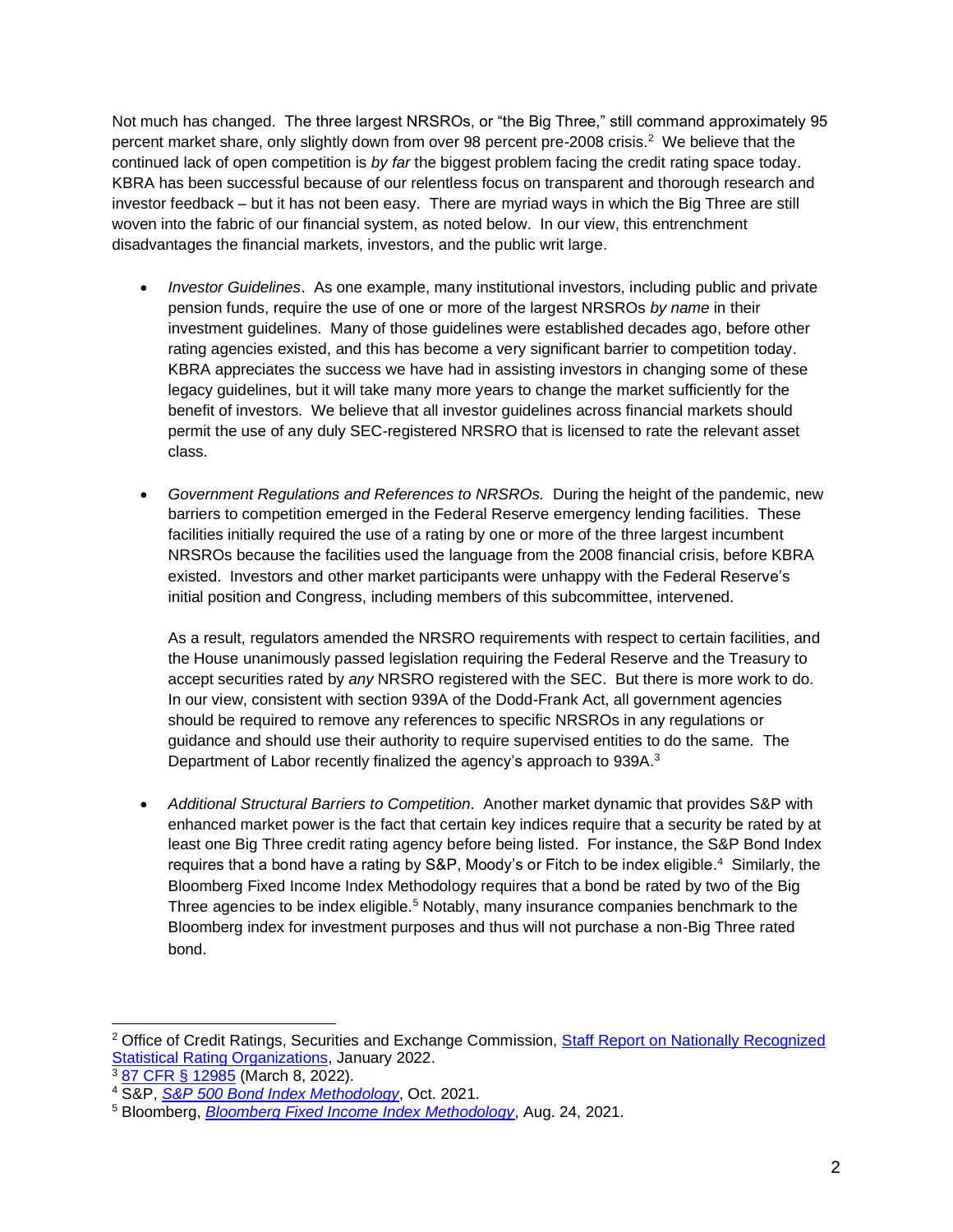• *Opening the Path to SEC Registration*. Currently, SEC regulation requires new NRSRO applicants to provide written statements from investors who have used the applicant credit rating agency's credit ratings for at least three years. $6$  This requirement dates back to the Credit Rating Agency Reform Act of 2006. It is already difficult to enter the credit rating agency market *with* SEC registration; we believe that this requirement as it currently stands effectively blocks new entrants. We encourage reconsidering certain registration requirements to allow new competitors to enter the credit rating agency market.

On top of these significant existing systemic barriers to competition, S&P's Proposed Methodology would have further entrenched its position as the most dominant credit rating agency by establishing disparate and arbitrary treatment of non-S&P ratings on bonds across all asset classes held by insurance companies.

## *S&P's Proposed Methodology and how it Creates Barriers to Competition*

Insurance companies are large purchasers of rated debt, and S&P's Proposed Methodology would penalize any S&P-rated insurance company that did not buy S&P-rated debt, to the detriment of insurance companies, the market sectors in which insurance companies invest, and other credit rating agencies.

*Why Insurance Companies Purchase Securities. For context, in 2021, US insurance companies* invested approximately \$4.9 trillion in bonds alone, which represents an increase of 5.1% compared to 2020.<sup>7</sup> Insurance companies must maintain large investments of highly rated securities to match their liabilities and meet capital adequacy requirements, or risk-based capital ("RBC"), imposed by insurance regulators. Insurance regulators use RBC requirements to determine the amount of capital an insurer must maintain to support its operations and pay policyholder claims.

An insurance company's credit rating reflects the likelihood that the company will have funds to pay a policyholder's claims, including during economic downturns and catastrophic events that result in large numbers of significant claims. An insurer's credit rating directly affects its ability to expand existing business or obtain new business, to raise capital efficiently and to hedge its financial exposure through reinsurance. Further, an insurer's credit rating is significantly influenced by the risk profile of the bonds and other securities that it holds in its investment portfolio.

*S&P's Proposed Methodology.* Because of S&P's historical market dominance, the insurance industry has long regarded S&P's capital model as critical to their credit rating and as such, many insurance companies manage their capital to S&P's capital model. S&P's Proposed Methodology represents a significant departure from S&P's current practices by (i) formalizing notching in the insurance company rating sector and (ii) notching down securities not rated by S&P to as low as CCC (the equivalent of unrated securities).

S&P's Proposed Methodology creates a three-tier scale for rating the riskiness of the bonds and loans on an insurance company's balance sheet based on which credit rating agency issued the rating (and

<sup>6</sup> 15 USC § 78o.

<sup>7</sup> NAIC, *Capital Markets Special Report*, ["U.S. Insurance Industry's Cash and Invested Assets Surpass \\$8](https://content.naic.org/sites/default/files/capital-markets-special-reports-asset-mix-ye2021.pdf)  [Trillion at Year-End 2021"](https://content.naic.org/sites/default/files/capital-markets-special-reports-asset-mix-ye2021.pdf), May 4, 2022.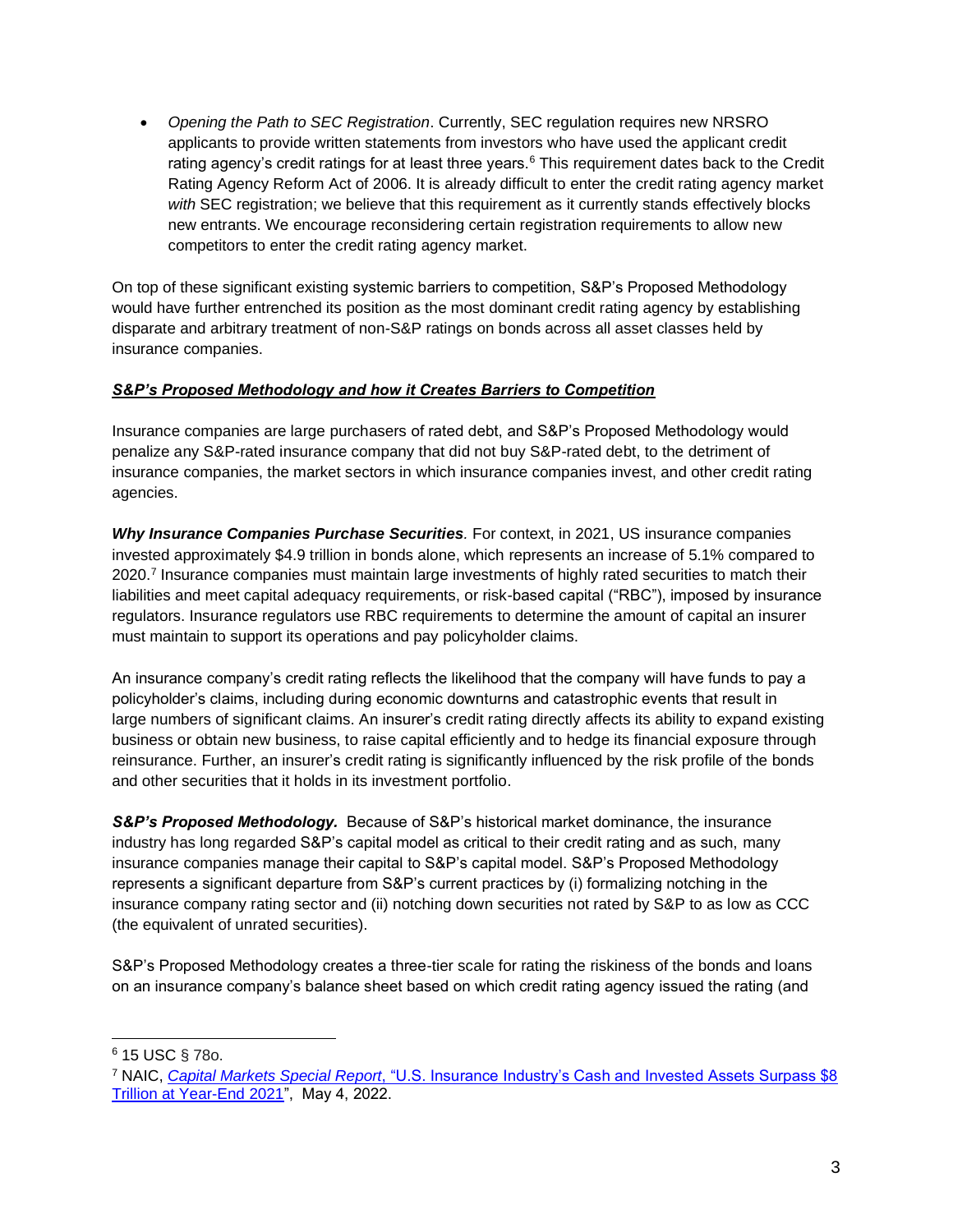not based on an independent analysis of creditworthiness of the bonds or loans or on the particular insurance company's portfolio performance or track record).<sup>8</sup>

- If bonds or loans are rated by S&P, the rating is taken at *face value*.
- If the bonds or loans are rated by Moody's or Fitch (or both), S&P will notch down the Moody's or Fitch ratings by *one to three notches*, depending on the scenario and asset class.
- If the bonds or loans are rated by non-Big Three agencies, S&P will automatically notch down the ratings to as low as CCC – in some cases that could be up to eighteen notches (or AAA to CCC) – which is the equivalent of a risky "junk", or near default, investment.

The notching is *solely* based on which credit rating agency issued the rating on the securities, and not on the creditworthiness of the securities themselves. As a result, S&P's treatment "overrules" the credit opinions of all other NRSROs.

## *S&P's Proposal is not Supported by the Market*

S&P's Proposed Methodology has been widely derided by the market writ large for its potential harm to the capital markets, failure to consider available data, and its anti-competitive effect.

*Lack of Data*. A number of the largest investment banks have publicly released research reports refuting S&P's reported claims that there is not sufficient data to complete a mapping analysis of credit rating agencies other than Moody's and Fitch. In fact, many of these investment banks performed their own analyses based on publicly available data and concluded that there is a high correlation between S&P's ratings and those of other credit rating agencies: "Fitch, Moody's, DBRS and Kroll all have ratings that are highly correlated with S&P ratings."<sup>9</sup> This calls into question the decision to notch other credit rating agencies' ratings at all.

*Insurance Companies and Industry Groups Object to S&P's Proposal.* We are aware that at least eight industry groups and multiple insurance companies have submitted comments to S&P concerning the lack of data supporting S&P's approach, the potential harm to the credit markets and the anticompetitive effect of S&P's proposal. In particular, one securities industry organization cited serious concerns with key elements to the proposal and the considerably adverse ramifications those elements could have on insurance companies, the capital markets, and important sectors of the economy. It also stated that its members unanimously agree that the proposed methodology, in its current form, has embedded fatal flaws.<sup>10</sup> An insurance industry organization stated that S&P's use of a global methodology impairs the RBC formula's ability to assess risk effectively across different jurisdictions and diminishes the methodology's transparency and credibility. It continues to say that specific changes suggested by S&P, as well as their overall approach, may also have unforeseen effects on the U.S. and global insurance markets.<sup>11</sup>

<sup>8</sup> *See supra, note 1*.

<sup>9</sup> Morgan Stanley, ["Analysis of Historical NRSRO Ratings Data.](https://mcusercontent.com/65ee38c99561aeba4a1f82919/files/ff9650b4-dfa7-2815-f41a-fa7a60d85fbf/Final_Morgan_Stanley_Report_18_.pdf)" Feb. 2022.

<sup>10</sup> Structured Finance Association, *[Response to S&P Global Ratings' Request for Comment: Insurer Risk-](https://structuredfinance.org/news/sfa-urges-sp-global-to-address-fatal-flaws-in-their-proposed-changes-to-insurer-ratings-criteria/)[Based Capital Adequacy](https://structuredfinance.org/news/sfa-urges-sp-global-to-address-fatal-flaws-in-their-proposed-changes-to-insurer-ratings-criteria/)*, April 29, 2022.

<sup>11</sup>American Property Casualty Insurance Association, *[Response to S&P Insurer Risk-Based Capital](https://mcusercontent.com/65ee38c99561aeba4a1f82919/files/e95bf1fa-27c9-bbd3-828b-a57175e69aee/APCIA_comments_on_SP_RBC_changes_4.28.22_24_1.pdf)  [Adequacy–Methodology and Assumptions](https://mcusercontent.com/65ee38c99561aeba4a1f82919/files/e95bf1fa-27c9-bbd3-828b-a57175e69aee/APCIA_comments_on_SP_RBC_changes_4.28.22_24_1.pdf)*, April 28, 2022.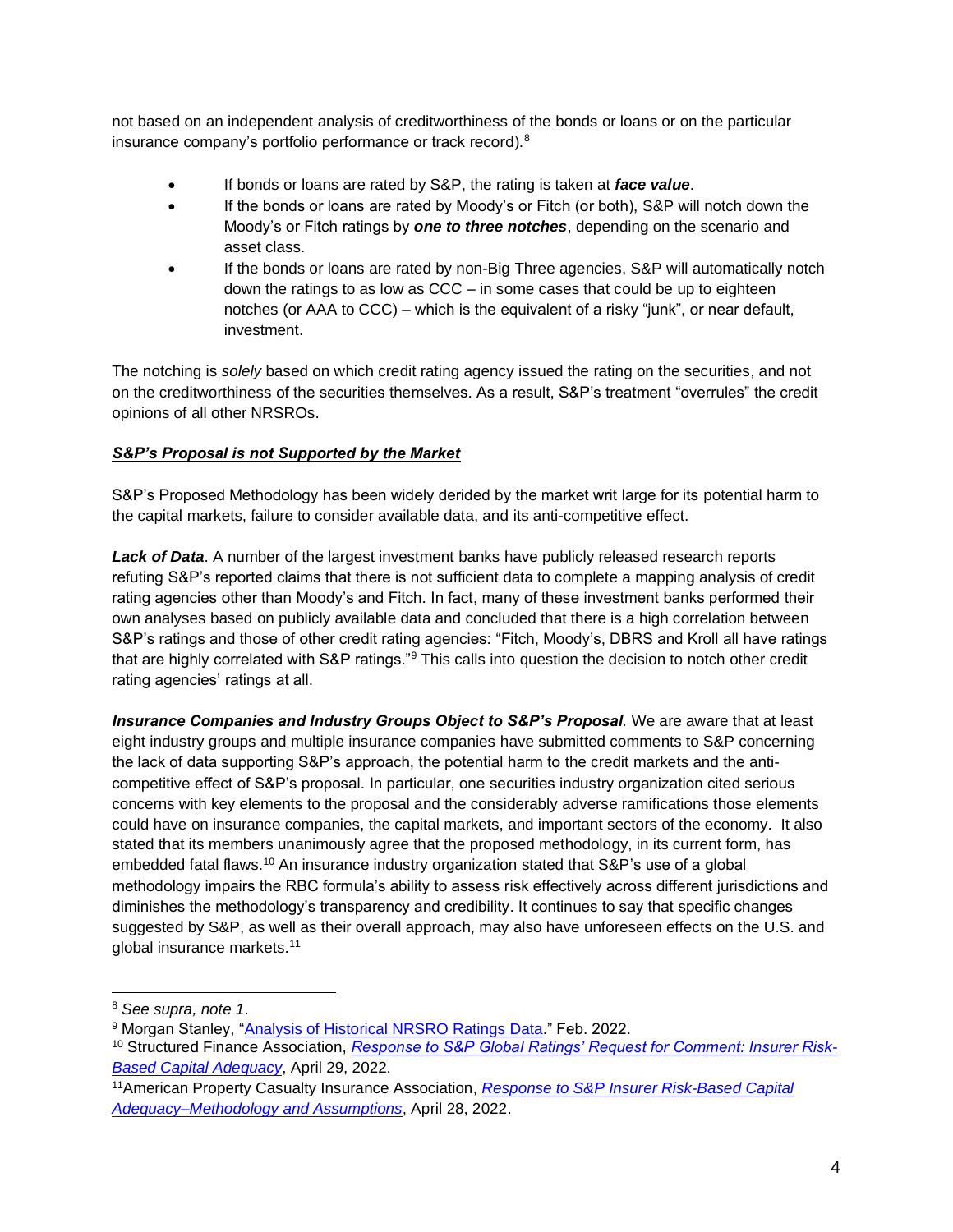*Government Reaction*. Members of this Committee have also sounded the alarm about S&P's Proposed Methodology and its potential effects on the market, and we thank them for this swift action. In addition, at least two attorneys general from Nebraska and Iowa have submitted public comments to S&P concerning the potential anticompetitive effect of the proposal, stating "[w]e are particularly concerned about the effect this may have on the market because of the existing market concentration among the large NRSROs, along with the industry's historic failures to provide accurate risk assessments in the case of Enron and the 2008-2009 financial crisis, which caused significant economic turbulence."<sup>12</sup> The National Association of Insurance Commissioners (NAIC), in a letter signed by NAIC CEO Mike Consedine and leaders from the states of Idaho, Missouri, Connecticut, and North Dakota, sent a letter on behalf of all fifty US state insurance commissioners to Chairwoman Waters and Ranking Member McHenry expressing concern over the S&P proposal. Specifically, NAIC wrote that "...it has been suggested by some that NAIC's concern and workplan in this area is either an implicit or explicit endorsement of S&P's proposal which, in essence, treats the work of its competitors as less rigorous than its own. This is an egregious misrepresentation of our views."<sup>13</sup>

Moreover, on April 29, 2022, the Department of Justice issued a press release which states:

Based on the information provided by S&P, it appears that S&P is proposing to automatically lower its ratings for assets in insurance company investment portfolios rated solely by S&P's competitors. Such changes may affect the incentives of companies to use rating agencies other than S&P or invest in assets rated by agencies other than S&P.

The Antitrust Division suggests that S&P carefully consider whether penalizing insurers that purchase securities rated by S&P's competitors has the potential to raise barriers to entry and expansion by competitors, insulate S&P from competition, or otherwise suppress competition from rival rating agencies. Such actions could raise significant concerns that the Sherman Act has been—or will be—violated and warrant additional scrutiny by the Antitrust Division.<sup>14</sup>

### *Importance of Competition in the NRSRO Market*

Mr. Chairman, the potential negative effects of the S&P Proposed Methodology are significant, and bring to light the importance of open competition to investors and the broader economy. Although S&P has publicly withdrawn the sections relating to mapping and notching, it is important to note that S&P's market power is so great that they are able to cause disruption in the market merely with a proposed methodology. KBRA was founded on the premise that open competition protects investors and provides access to ratings to worthy issuers that may be overlooked by the largest incumbent rating agencies. KBRA has discussed this with this subcommittee in the past and it remains true – open and fair competition among NRSROs is the best way to expose investors to a diversity of ideas and information.

<sup>12</sup> Attorneys General of the States of Nebraska and Iowa, *[Public Comments from the Attorneys General of](https://mcusercontent.com/65ee38c99561aeba4a1f82919/files/7ce5ea55-bd38-6955-48ca-8014af78630f/2022.04.29_NE_and_IA_AGO_Response_to_Standards_and_Poor_s_Global_Ratings_Request_for_Comment_Regarding_Insurer_Risk_Based_Capital_Adequacy_Methodology_and_Assumptions_61_.pdf)  [Nebraska and Iowa in Response to Standard and Poor's Global Ratings Request for](https://mcusercontent.com/65ee38c99561aeba4a1f82919/files/7ce5ea55-bd38-6955-48ca-8014af78630f/2022.04.29_NE_and_IA_AGO_Response_to_Standards_and_Poor_s_Global_Ratings_Request_for_Comment_Regarding_Insurer_Risk_Based_Capital_Adequacy_Methodology_and_Assumptions_61_.pdf) Comment Regarding [Insurer Risk Based Capital Adequacy—Methodology and Assumptions](https://mcusercontent.com/65ee38c99561aeba4a1f82919/files/7ce5ea55-bd38-6955-48ca-8014af78630f/2022.04.29_NE_and_IA_AGO_Response_to_Standards_and_Poor_s_Global_Ratings_Request_for_Comment_Regarding_Insurer_Risk_Based_Capital_Adequacy_Methodology_and_Assumptions_61_.pdf)*, April 29, 2022.

<sup>13</sup> NAIC, *[Letter to House Financial Services Committee Re: S&P Global Ratings Request for Comment](https://content.naic.org/sites/default/files/government-affairs-letter-s%26p-proposed-capital-model-house-financial-services-cmte-030922.pdf)  [Regarding Insurer Risk Based Capital Adequacy–Methodology and Assumptions](https://content.naic.org/sites/default/files/government-affairs-letter-s%26p-proposed-capital-model-house-financial-services-cmte-030922.pdf)*, March 9, 2022. <sup>14</sup> US Department of Justice, *[Comments of the Antitrust Division of the United States Department of](https://www.justice.gov/atr/page/file/1497956/download)* 

*[Justice Re: Insurer Risk-Based Capital Adequacy](https://www.justice.gov/atr/page/file/1497956/download)*, April 29, 2022.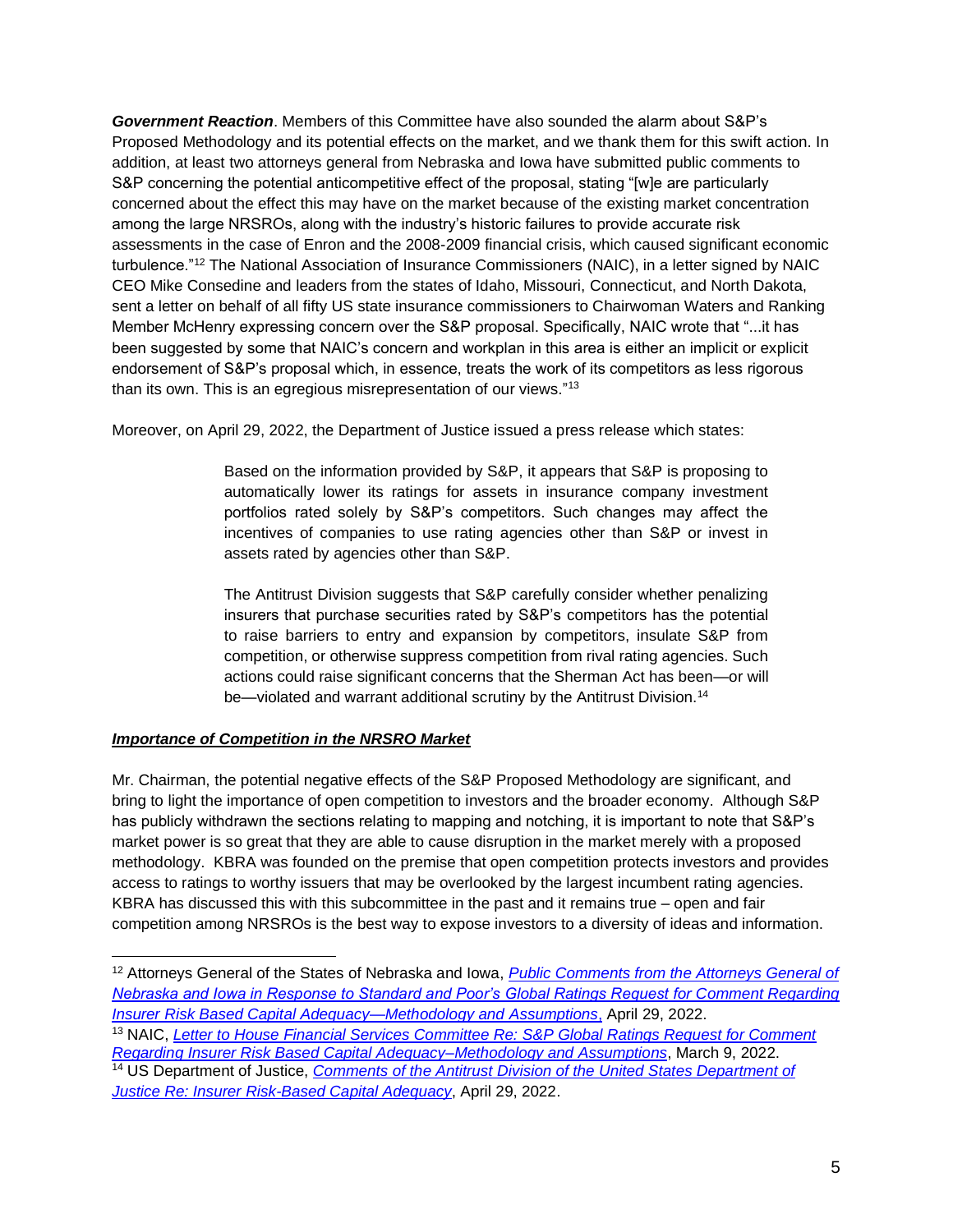The more voices that can provide clear, transparent research, the more choices investors have to make well-informed decisions.

**Community Banks**. One powerful example is in the community bank space. KBRA began researching community banks in 2013. Other rating agencies historically demonstrated a bias based on size of the institution and only rated banks with a certain minimum revenue, while failing to account for other factors such as strength of management. KBRA conducted a study of bank defaults after the 2008 financial crisis and found that community banks performed better than their much larger counterparts, due in large part to the strength of their management and their close connection to their customers. Based on this study, KBRA devised a bank rating methodology that recognized the strength of management which allowed previously unrated smaller banks to be rated. As a result, KBRA has rated over 200 community and regional banks. On the heels of our thorough published research and entry into this market sector, the incumbent rating agencies followed suit and for the first time began rating community banks as well. KBRA's ratings have enabled community banks to access capital they had unfairly struggled to access in the past. The strength of our ratings is demonstrated by the fact that these markets are as liquid as those for the larger banks. Facilitating the creation of liquidity in the community bank market will benefit institutions and consumers alike. When banks do not have access to reasonable and affordable financing options, they are more likely to pass on those costs to customers in the form of higher interest rates and fees, making them less competitive with larger banks. As evidenced by the community bank example, competition among NRSROs can facilitate the creation of efficient capital sources for issuers, and keep costs lower for consumers.

#### *Anti-Competitive Effect of S&P's Proposed Methodology*

Mr. Chairman, we cannot speak to S&P's intent in notching in this methodology, but it is clear that S&P's proposal will harm competition among NRSROs, which in turn will harm investors and consumers.

*New Barriers to Competition*. S&P's Proposed Methodology will create artificial barriers to competition that will solely serve to reinforce S&P's already dominant market position. Insurance companies with an S&P rating are likely to solely invest in S&P-rated bonds and loans to ensure their investment portfolio does not result in a lower S&P rating on the insurance company itself. Additionally, companies issuing bonds and other securities will need to obtain an S&P rating to attract critically important insurance company investors, which, as noted above, need to purchase a large quantity of securities to fulfill their promises to policyholders, match their liabilities, and meet regulatory capital requirements. Moreover, because issuers pay for their financial strength rating and ratings on assets, and only one rating is necessary for state risk-based capital purposes, the S&P methodology will act as a powerful incentive for insurance companies to solely purchase S&P ratings to meet their rating needs. In other words, insurers would be pressured to exclusively purchase S&P-rated investments if this methodology were finalized as proposed, because otherwise they would risk being forced to hold higher levels of capital to preserve their S&P rating, even where assets rated by other NRSROs would be treated as high-quality and satisfactory for state regulatory capital purposes.

*S&P Will Gain More Market Share*. Another damaging result of S&P's Proposed Methodology will be that S&P will gain – and other credit rating agencies will lose – market share, further damaging the future of competition among NRSROs. Instead of using other NRSROs for ratings that are solely used for RBC purposes, insurance companies will be forced to require issuers to obtain S&P ratings to create the best possible outcome for their own ratings. This means that in those asset classes where insurance companies are key investors, but S&P does not currently provide ratings or is not a leader (e.g., marketplace lending, solar asset-backed securities (ABS) and commercial real estate (CRE)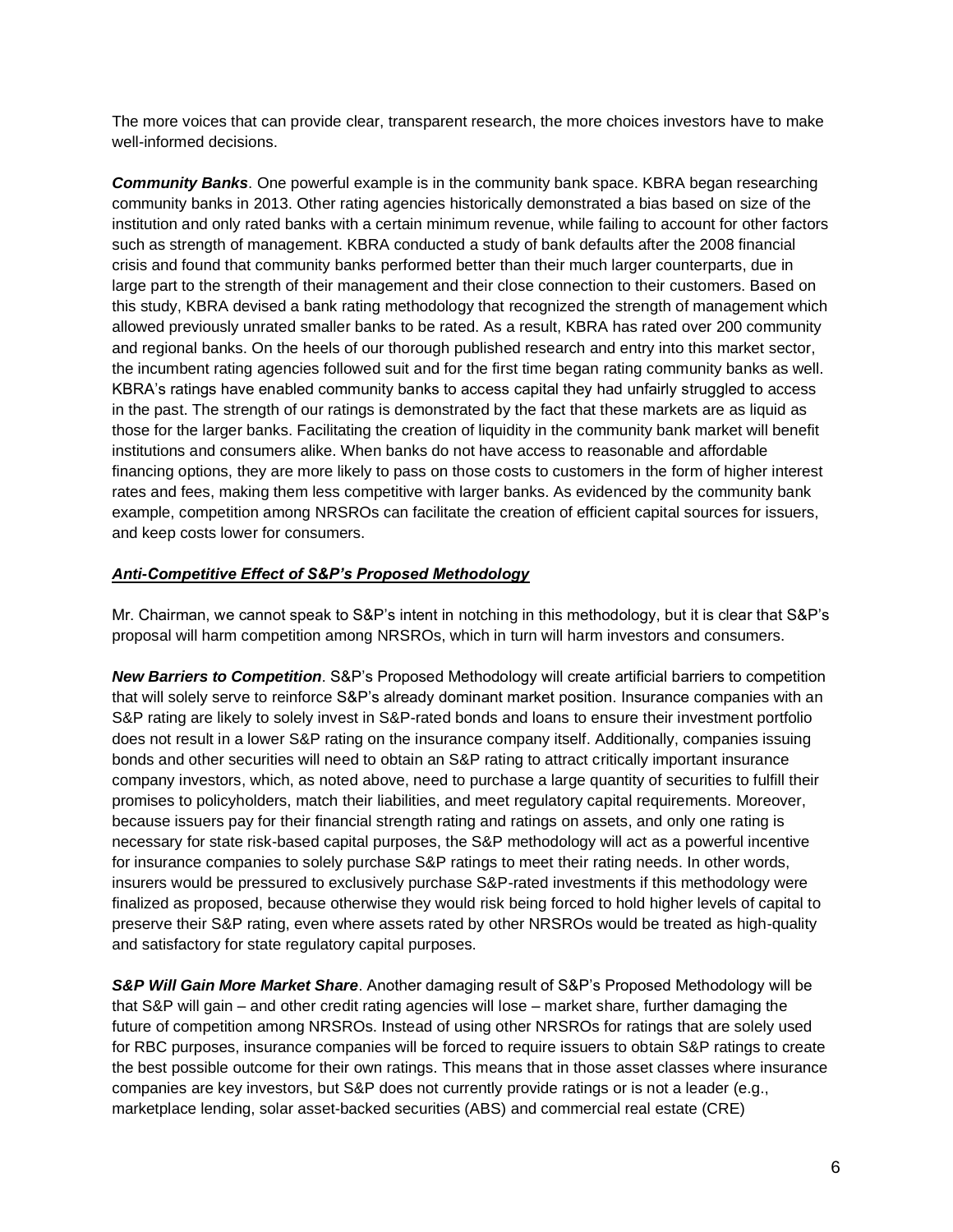collateralized loan obligations (CLOs)), issuers will have to obtain S&P ratings to allow the insurance company investors to meet their own requirements. This will allow S&P to rate asset classes in which it has no history or limited experience, force S&P's expansion into those asset classes and sideline those rating agencies with history and experience – none of which serves investors or the market. This gain in market share will create concentration risk in the credit rating agency space – the same risk the Dodd-Frank Act was designed to disarm.

An example of an asset class in which S&P is not currently a leader is conduit commercial mortgagebacked securities (CMBS). S&P was once a market leader in this asset class, but after S&P agreed to a ban on rating conduit CMBS transactions from January 2015 to January 2016 as part of an SEC settlement related to misrepresentations it made with respect to its conduit CMBS methodology application, S&P did not regain the market share it had prior to the ban. It seems an irrational result that under S&P's Proposed Methodology, any conduit CMBS security issued during S&P's 2015 ban from the sector and still held in an insurance company's portfolio would automatically be notched down even though it was *not even possible* for an insurer to invest in an S&P-rated CMBS security during that time due to a regulatory ban.

Mr. Chairman, as I mentioned earlier, we are already seeing the chilling effect on competition among credit rating agencies and have already seen some transactions that have been put on hold pending the outcome of S&P's Proposed Methodology. Indeed, market participants and observers have recognized the likely anti-competitive effects of S&P's Proposed Methodology:

- "It could certainly push someone toward S&P."<sup>15</sup>
- "S&P's new methodology uses higher capital charges for fixed income instruments that it does not rate. . . . Capital treatment is particularly punitive for securities without ratings from S&P, Moody's, and Fitch."<sup>16</sup>
- "It's an overuse of their market power," [John Huff] said of S&P. "It will have a negative impact on ratings for the Bermuda market without any reasonable justification or market changes. It is clearly anticompetitive."<sup>17</sup>

# *Policy Ideas to Support Competition*

*The Dodd-Frank NRSRO Provisions Work Well in Many Regards*. Mr. Chairman, in our view, many components of the Dodd-Frank Act NRSRO provisions have been highly successful. The requirement that NRSROs publicly post their methodologies and substantive changes thereto allows investors to familiarize themselves with and scrutinize methodologies in advance of their implementation, and this requirement played a direct role in S&P's withdrawal of changes that would have had a negative effect on the market and NRSRO competition.

<sup>15</sup> Leah Nylen, POLITICO, "S&P Global 'power grab' sparks congressional pushback" Feb. 25, 2022, available at[:](https://www.politico.com/news/2022/02/25/s-p-insurance-power-grab-sparks-rival-congressional-pushback-00010344) [https://www.politico.com/news/2022/02/25/s-p-insurance-power-grab-sparks-rival](https://www.politico.com/news/2022/02/25/s-p-insurance-power-grab-sparks-rival-congressional-pushback-00010344)[congressional-pushback-00010344.](https://www.politico.com/news/2022/02/25/s-p-insurance-power-grab-sparks-rival-congressional-pushback-00010344)

<sup>16</sup> Barclays Credit Research, *S&P's Proposed Capital Model Causes a Stir*, Feb. 25, 2022.

<sup>&</sup>lt;sup>17</sup> THE ROYAL GAZETTE, "Abir: S&P proposals are onerous and disruptive," April 22, 2022, available at: [https://www.royalgazette.com/re-insurance/business/article/20220422/abir-sp-proposals-are-onerous](https://nam11.safelinks.protection.outlook.com/?url=https%3A%2F%2Fwww.royalgazette.com%2Fre-insurance%2Fbusiness%2Farticle%2F20220422%2Fabir-sp-proposals-are-onerous-and-disruptive%2F&data=05%7C01%7Czach%40mindsetdc.com%7C2984b3ef640f41c385c108da327a6905%7C78a5447cc34a46b1a0ceee14f003ea49%7C1%7C1%7C637877798616344437%7CUnknown%7CTWFpbGZsb3d8eyJWIjoiMC4wLjAwMDAiLCJQIjoiV2luMzIiLCJBTiI6Ik1haWwiLCJXVCI6Mn0%3D%7C0%7C%7C%7C&sdata=MmY3Oqw1PEqxqzrEx4Hk4eaBIGiO7%2BGxFPyLrdPqUlc%3D&reserved=0)[and-disruptive/.](https://nam11.safelinks.protection.outlook.com/?url=https%3A%2F%2Fwww.royalgazette.com%2Fre-insurance%2Fbusiness%2Farticle%2F20220422%2Fabir-sp-proposals-are-onerous-and-disruptive%2F&data=05%7C01%7Czach%40mindsetdc.com%7C2984b3ef640f41c385c108da327a6905%7C78a5447cc34a46b1a0ceee14f003ea49%7C1%7C1%7C637877798616344437%7CUnknown%7CTWFpbGZsb3d8eyJWIjoiMC4wLjAwMDAiLCJQIjoiV2luMzIiLCJBTiI6Ik1haWwiLCJXVCI6Mn0%3D%7C0%7C%7C%7C&sdata=MmY3Oqw1PEqxqzrEx4Hk4eaBIGiO7%2BGxFPyLrdPqUlc%3D&reserved=0)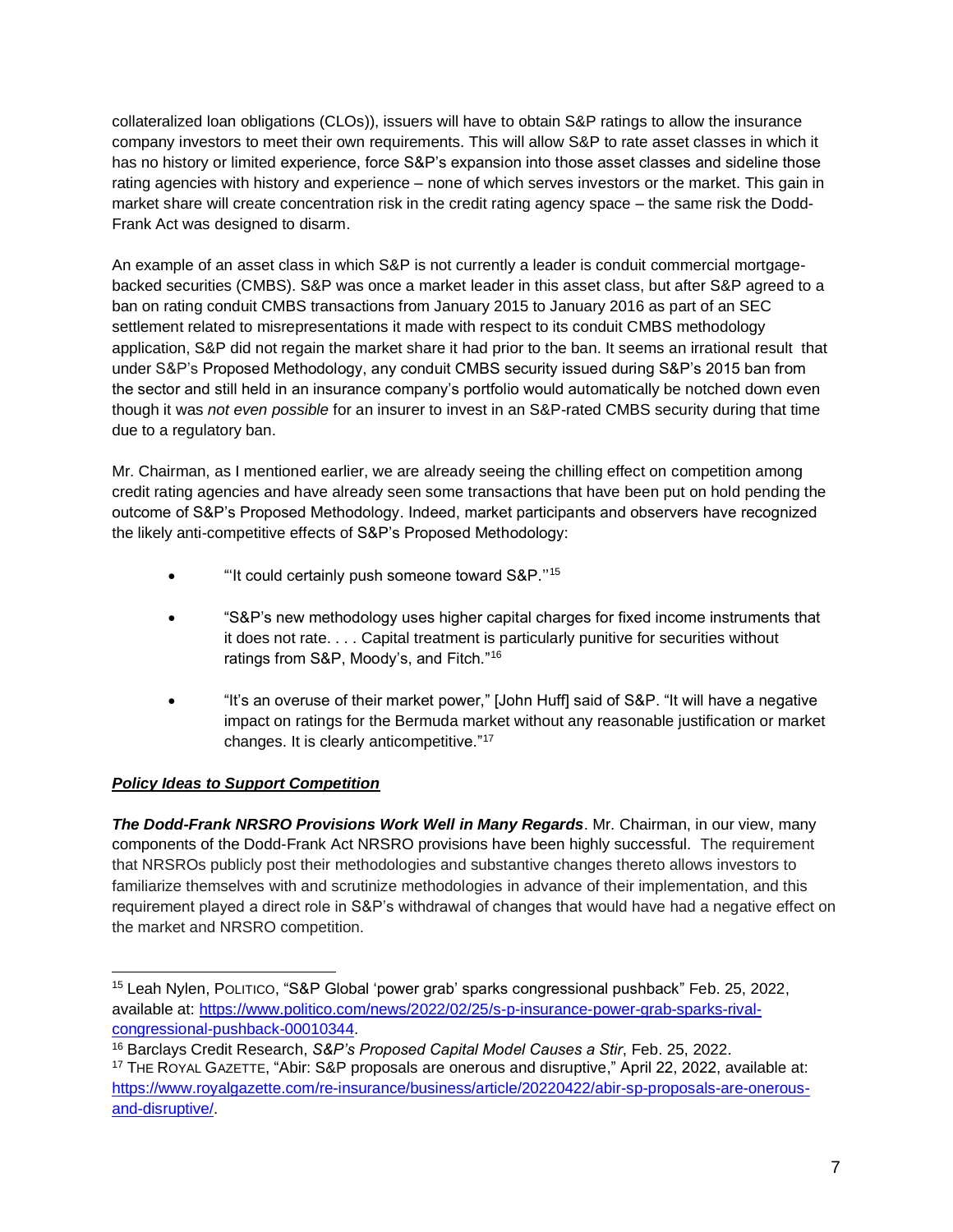In addition, other provisions in Dodd-Frank regarding NRSROs have served to improve outcomes for investors, including the creation of the Office of Credit Ratings (OCR) at the SEC, the SEC's rules requiring the development of internal controls, and supervision and annual examination. Further, in 2014 the SEC imposed new requirements on NRSROs to establish procedures to protect the integrity of ratings methodologies and implement stricter standards for training and competence of credit analysts. The SEC also required that NRSROs publicly disclose credit rating performance statistics including initial credit ratings and any subsequent changes to those ratings to allow investors to evaluate them for accuracy and compare the performance of ratings across credit ratings agencies.

To provide a specific example of what we believe has worked well, pursuant to the Dodd-Frank Act, in 2014 the SEC issued rules to prevent an NRSRO's sales and marketing considerations from influencing their credit ratings. This division between business development and analytics, one that must be certified by the CEO on an annual basis, has been highly effective in focusing our analysts on producing the highest quality, transparent and thorough research for investors.

**Strengthening Competition.** As I noted earlier, the lack of competition is the single largest problem in the credit rating space today. We believe there is room to strengthen federal law to help bolster competition and increase disclosure. We support the notching amendments being discussed here today that would prohibit actions taken by credit rating agencies that have an anti-competitive effect and to prohibit notching, while maintaining credit rating agencies' ability to determine its rating methodologies. We believe it is of the utmost importance for a credit rating agency to have the flexibility and freedom to create its own methodologies, but such methodologies must not have the effect of prohibiting competition. We also support efforts to encourage the SEC to undertake a mapping exercise – similar to that performed by Canadian and European regulators – to publicly disclose the correlation of ratings issued by credit rating agencies so that all market participants can compare the performance of an NRSRO's credit ratings for themselves. We believe increased availability of information can only be a positive for the market and the investing public.

*Commercial Credit Rating Reform Act*. I would also like to provide some input on the proposed Commercial Credit Rating Reform Act ("CCRRA"), which is being discussed today. We support efforts to improve competition and are grateful for your ongoing attention to that issue. However, we do have some concerns regarding potential unintended consequences of this legislation. While a government assignment of ratings would by its nature increase the market share of non-incumbent NRSROs, it could also discourage thorough research. If any NRSRO were assured of receiving steady, virtually guaranteed business via government panel rotation, this could act as a disincentive for some NRSROs to devote the resources necessary to produce in-depth analysis and solid research. That would ultimately be detrimental to investors, who would suffer from the lack of transparent and thorough information abundantly available to the market today from rating agencies like KBRA. *In our view, the Big Three enjoy virtually guaranteed business today by virtue of systemic barriers to competition and self-reinforcing market dominance. Our experience of NRSROs having virtually guaranteed business for any reason is that it can result is disincentives to produce high-quality research.* 

Government assignment of ratings pursuant to the CCRRA would also restrict investor choice. It is our experience that investors often drive issuers to choose different NRSROs in various asset classes because of the strength of an NRSRO's experience and research in that particular asset class. If a government panel selected an NRSRO that did not meet investors' needs, investors would potentially not buy the rated securities and the transaction could flounder or fail. This could also impair access to capital for market participants and have a trickledown effect for consumers through increased costs.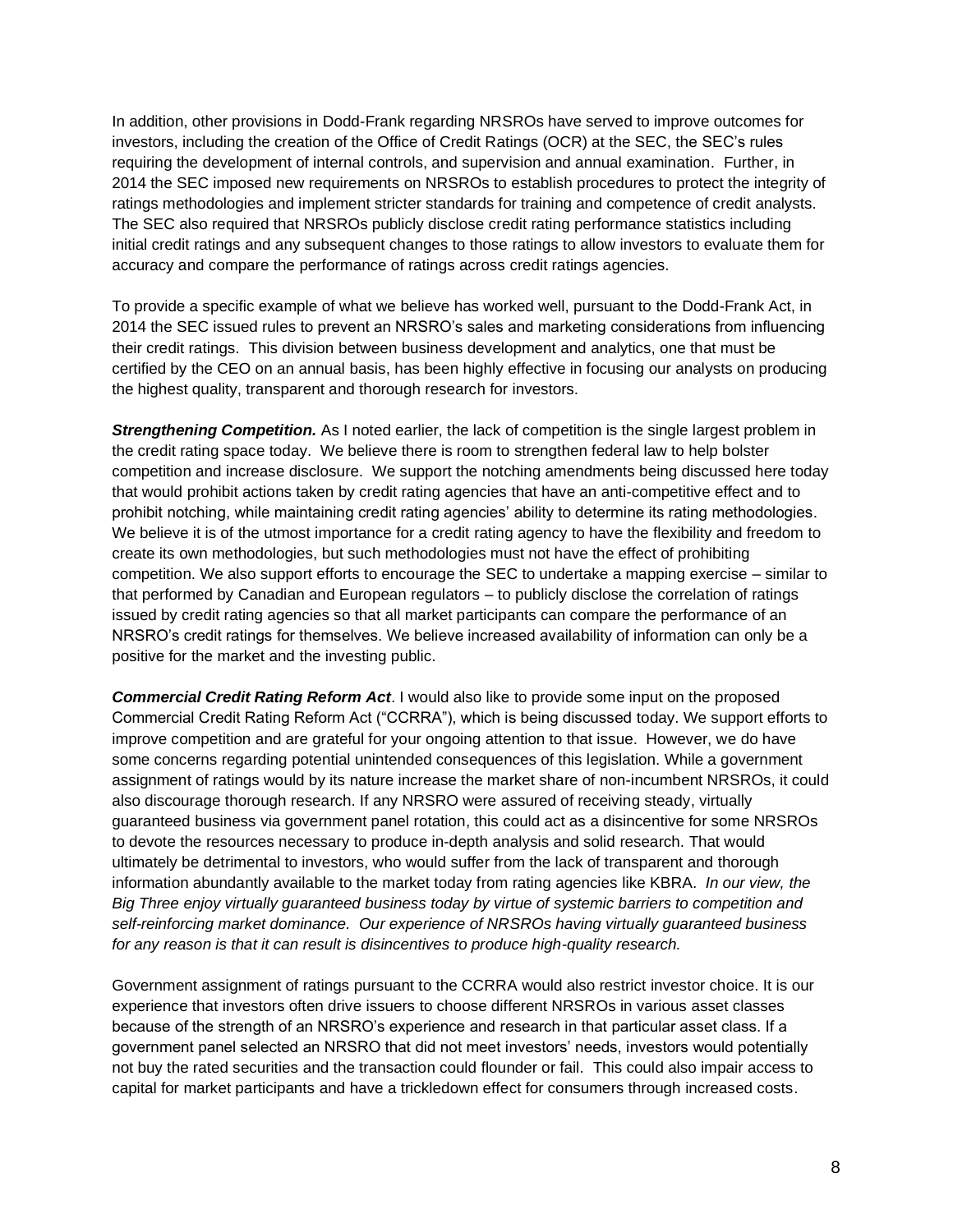Our strong conviction is that removing institutional barriers to competition and allowing open competition to flourish is a better way, and indeed, the best way, to protect investors. We greatly appreciate the concerns animating this proposal and would welcome the opportunity to provide input throughout the legislative process.

*NRSRO Exposure in Russia and Belarus*. Mr. Chairman, we understand that some committee members may be concerned that medium- and smaller-sized NRSROs have not made clear their exposure to Russia or Belarus. We respect the work of this Committee on this issue, and while I cannot speak for the other medium or smaller NRSROs, I can assure you that KBRA has no outstanding Russian or Belarusian ratings, and any outstanding ratings with underlying assets that have exposure to those countries are being closely monitored. In addition, on March 22, 2022, KBRA announced a ban on registered website users located in Russia. We would welcome the opportunity to engage on this issue with members of your committee if additional information would be helpful.

*Other Policy Proposals to Support Competition Among NRSROs*. Mr. Chairman, there is more work to do in requiring government and private market participants to support open competition among NRSROs, and we greatly appreciate your leadership in this area. We strongly support the legislation regarding the Federal Reserve emergency facilities, introduced by Reps. Madeleine Dean (D-PA) and Andy Barr (R-KY), that passed the House unanimously last year, and thank the members of this Committee for their support for this legislation. We strongly support broadening the emergency facilities legislation to prevent other federal government agencies from requiring ratings by specific NRSROs, as is currently the case, for example, with certain Federal Home Loan Banks and certain Freddie Mac requirements. We would welcome the opportunity to engage with Committee members regarding the specifics of governmental barriers to competition.

*Liability Proposal*. We have also read the proposal being discussed today regarding liability for NRSROs. We believe that the current SEC regulatory oversight provides the appropriate level of liability for NRSROs. Since the enactment of the Dodd-Frank Act, the SEC has had the ability to – and has exercised – its ability to enforce existing federal regulation. The SEC has multiple tools in their enforcement arsenal; not only can the agency enforce the current credit rating agency regulation but can also seek to hold NRSROs liable pursuant to the anti-fraud and negligence provisions of the Securities Exchange Act of 1934 and the Securities Act of 1933, respectively. Moreover, as we saw from the private litigation post-financial crisis, investors have myriad avenues of recourse against NRSROs in the courts.

We do not believe that additional liability is necessary and could have a chilling effect on the diversity of views provided by NRSROs, which would ultimately harm the market. First, we believe that holding NRSROs liable pursuant to Section 11 of the Securities Act of 1933 is in direct conflict with how the market already functions as a result of the changes provided by the Dodd-Frank Act. Because credit ratings are based entirely on the information provided to an NRSRO by or on behalf of an issuer, NRSROs generally require issuers or other parties who engage with NRSROs to represent and warrant the accuracy of the information they are providing for the ratings being conducted. This means that the information the NRSRO receives should be exactly the same as the information being provided in the registration statement that is the subject of Section 11. As such, NRSROs are in the same position as the investors receiving the information from the transaction parties and should be treated as such.

Second, pursuant to Rule 17g-5(c)(5), NRSROs are prohibited from making recommendations about the corporate or legal structure, assets, liabilities, or activities of the obligor or issuer of the security. As a result, NRSROs are required to take the information as it is provided to them to conduct the rating and